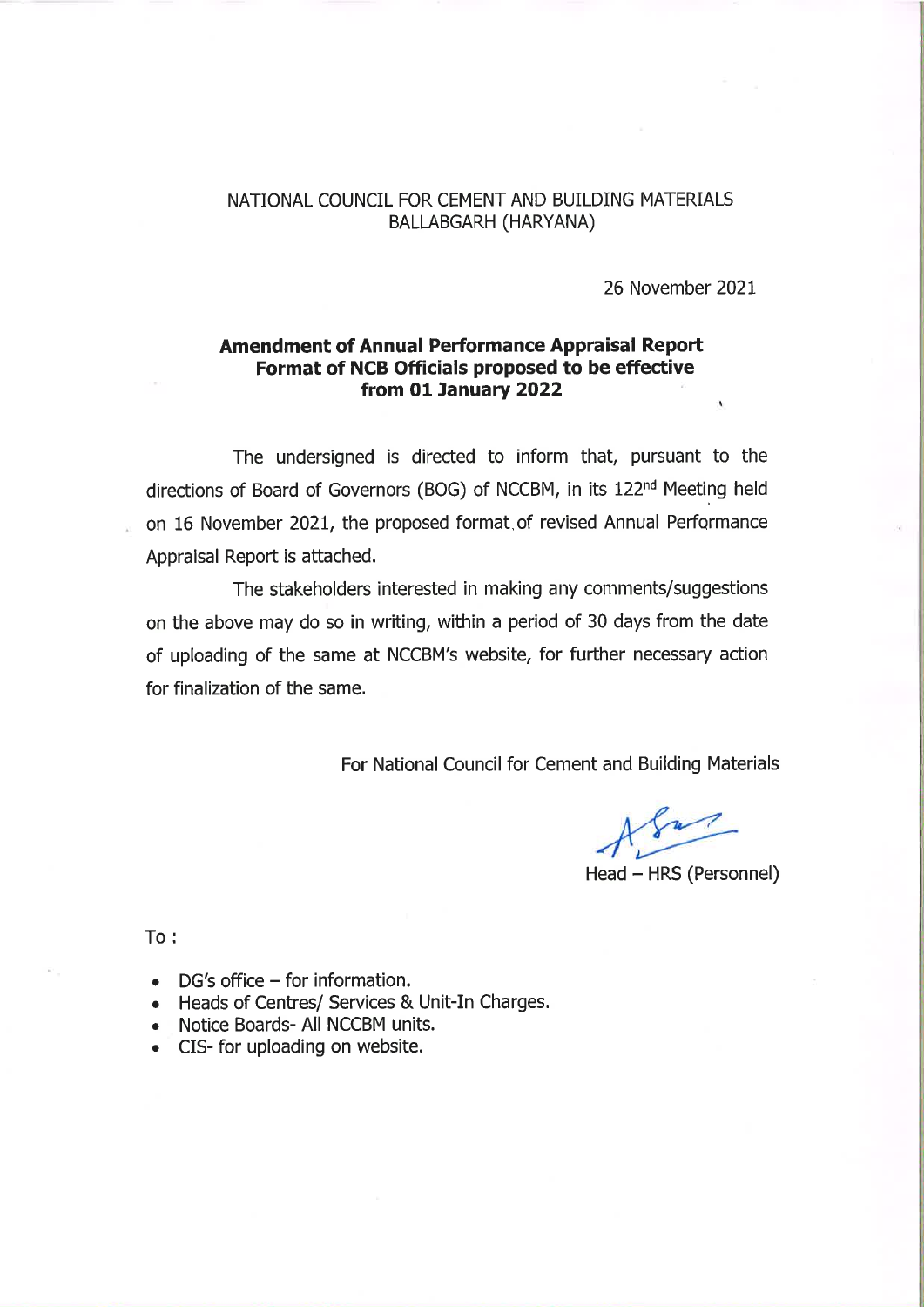## **Review existing performance appraisal methodology of NCB**

**For Scientists and Engineers (Level-10 and above)**: The following evaluation system is proposed to align with Key Result Areas (KRA) and define the set objectives. These can be brought about with prospective effect in APAR with effect from year 2022. The changes brought about can be made effective for the year 2022 after circulating the same on notice boards/ websites for any comments from the stakeholders.

| <b>Annual Performance Appraisal Format</b>                                                                     |                                                                                                                                                                                                    |                 |                                                                |                       |
|----------------------------------------------------------------------------------------------------------------|----------------------------------------------------------------------------------------------------------------------------------------------------------------------------------------------------|-----------------|----------------------------------------------------------------|-----------------------|
| S.N.                                                                                                           | <b>Description of Key Result Area (KRA)</b>                                                                                                                                                        | Weightage       | <b>Assigned</b><br><b>Weightage as</b><br>per KRA <sup>*</sup> | <b>Evaluatio</b><br>n |
| $\mathbf{1}$                                                                                                   | Research Projects, Expertise group<br>activities & associated research oriented<br>contribution                                                                                                    | 25              |                                                                |                       |
| $\boldsymbol{2}$                                                                                               | <b>Sponsored Projects</b>                                                                                                                                                                          | 20              |                                                                |                       |
| 3                                                                                                              | <b>Patents/Paper Publications</b>                                                                                                                                                                  | 5               |                                                                |                       |
| $\overline{\mathbf{4}}$                                                                                        | <b>Additional Responsibilities:</b>                                                                                                                                                                | 20              |                                                                |                       |
| $4-a$                                                                                                          | Inter Department assignments                                                                                                                                                                       |                 |                                                                |                       |
| $4-b$                                                                                                          | <b>Contribution in Various Outside</b><br>Committees                                                                                                                                               |                 |                                                                |                       |
| $4-c$                                                                                                          | Contribution in Hindi Committee, Safety<br>Committee, Technical Assistance to Govt.<br>Ministries/Departments, NCB's<br>International/National Seminars, Internal<br>Audits etc. (To be specified) |                 |                                                                |                       |
| $4-d$                                                                                                          | Any other work/ Special<br>Awards/Accolades/Appreciation<br>certificates (to be specified)                                                                                                         |                 |                                                                |                       |
| $4-e$                                                                                                          | Contribution in CCE as faculty (Lectures)                                                                                                                                                          |                 |                                                                |                       |
|                                                                                                                | <b>Sub-Total</b>                                                                                                                                                                                   | 70              | 70                                                             | $\bf{0}$              |
| 5                                                                                                              | Professional, Managerial & Personal<br>Attributes (As per existing appraisal<br>format as at Annexure)                                                                                             | <b>Fixed 30</b> | <b>Fixed 30</b>                                                |                       |
| <b>TOTAL</b><br>0<br>To be assigned by Department Head for each official separately $\&$ can be $+/-10$ points |                                                                                                                                                                                                    |                 |                                                                |                       |

**\*** gned by Department Head for each official separately  $\&$  can be +/- 10 points totalling 70. Outstanding 90 & above Very good 75-89 Good 60-74 Fair 50-59 Poor 49 & below